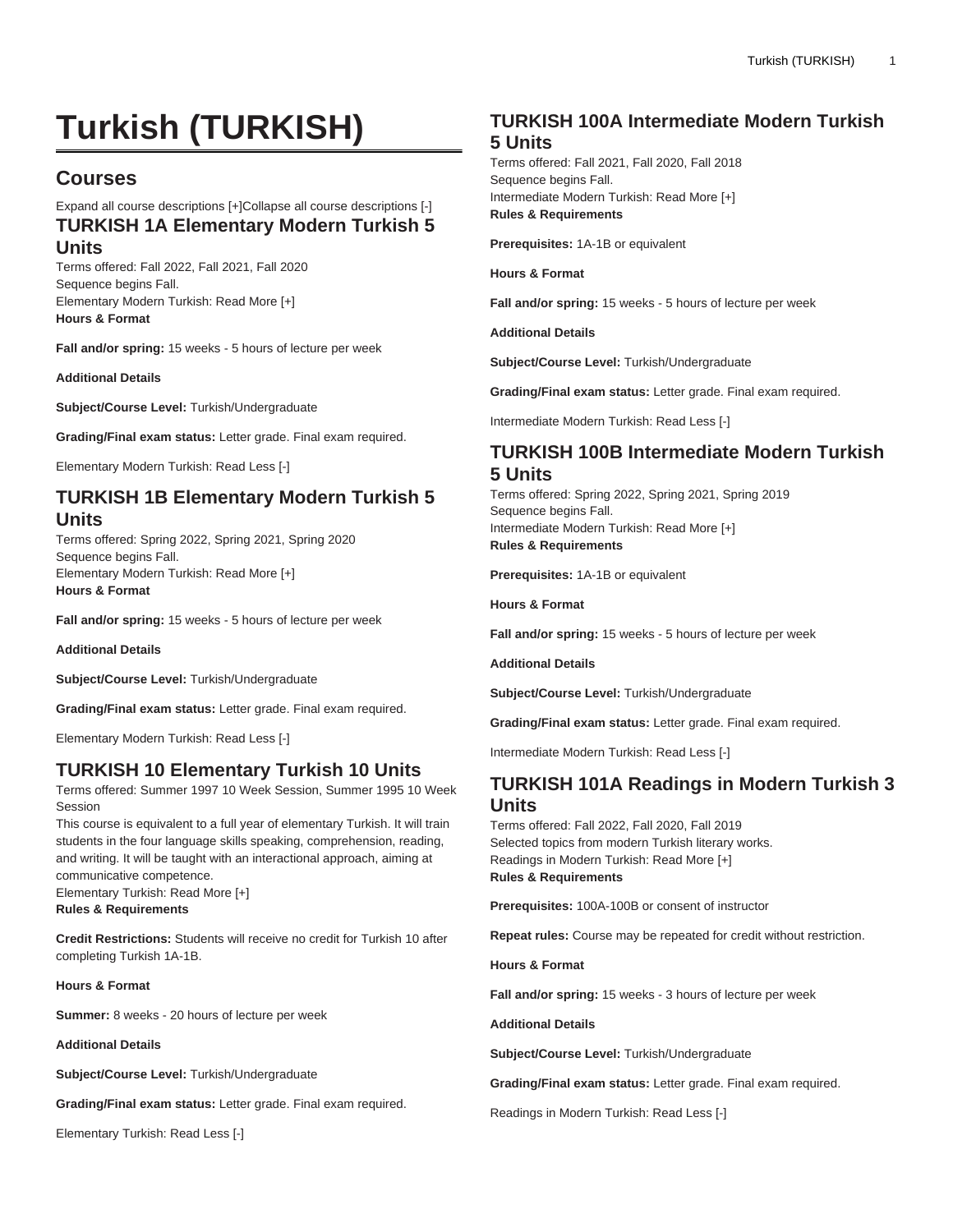### **TURKISH 101B Readings in Modern Turkish 3 Units**

Terms offered: Spring 2017, Spring 2016, Spring 2015 Selected topics from modern Turkish literary works. Readings in Modern Turkish: Read More [+] **Rules & Requirements**

**Prerequisites:** 100A-100B or equivalent

**Repeat rules:** Course may be repeated for credit with instructor consent.

**Hours & Format**

**Fall and/or spring:** 15 weeks - 3 hours of lecture per week

**Additional Details**

**Subject/Course Level:** Turkish/Undergraduate

**Grading/Final exam status:** Letter grade. Final exam required.

Readings in Modern Turkish: Read Less [-]

### **TURKISH H195 Senior Honors 2 - 4 Units**

Terms offered: Prior to 2007 Directed study centered upon preparation of an honors thesis. Senior Honors: Read More [+] **Rules & Requirements**

**Prerequisites:** Limited to senior honors candidates

**Repeat rules:** Course may be repeated for credit up to a total of 4 units.

**Hours & Format**

**Fall and/or spring:** 15 weeks - 0 hours of independent study per week

**Additional Details**

**Subject/Course Level:** Turkish/Undergraduate

**Grading/Final exam status:** Offered for pass/not pass grade only. Final exam not required.

Senior Honors: Read Less [-]

#### **TURKISH 198 Directed Group Study for Upper Division Students 1 - 4 Units**

Terms offered: Spring 2022, Fall 2021, Spring 2021 Instruction in areas not covered by regularly scheduled courses. Directed Group Study for Upper Division Students: Read More [+] **Rules & Requirements**

**Repeat rules:** Course may be repeated for credit without restriction.

**Hours & Format**

**Fall and/or spring:** 15 weeks - 1-4 hours of directed group study per week

**Additional Details**

**Subject/Course Level:** Turkish/Undergraduate

**Grading/Final exam status:** Offered for pass/not pass grade only. Final exam not required.

Directed Group Study for Upper Division Students: Read Less [-]

#### **TURKISH 199 Supervised Independent Study and Research 1 - 4 Units**

Terms offered: Fall 2000 Enrollment is restricted by regulations in the . Supervised Independent Study and Research: Read More [+] **Rules & Requirements**

**Repeat rules:** Course may be repeated for credit without restriction.

**Hours & Format**

**Fall and/or spring:** 15 weeks - 0 hours of independent study per week

**Additional Details**

**Subject/Course Level:** Turkish/Undergraduate

**Grading/Final exam status:** Offered for pass/not pass grade only. Final exam not required.

Supervised Independent Study and Research: Read Less [-]